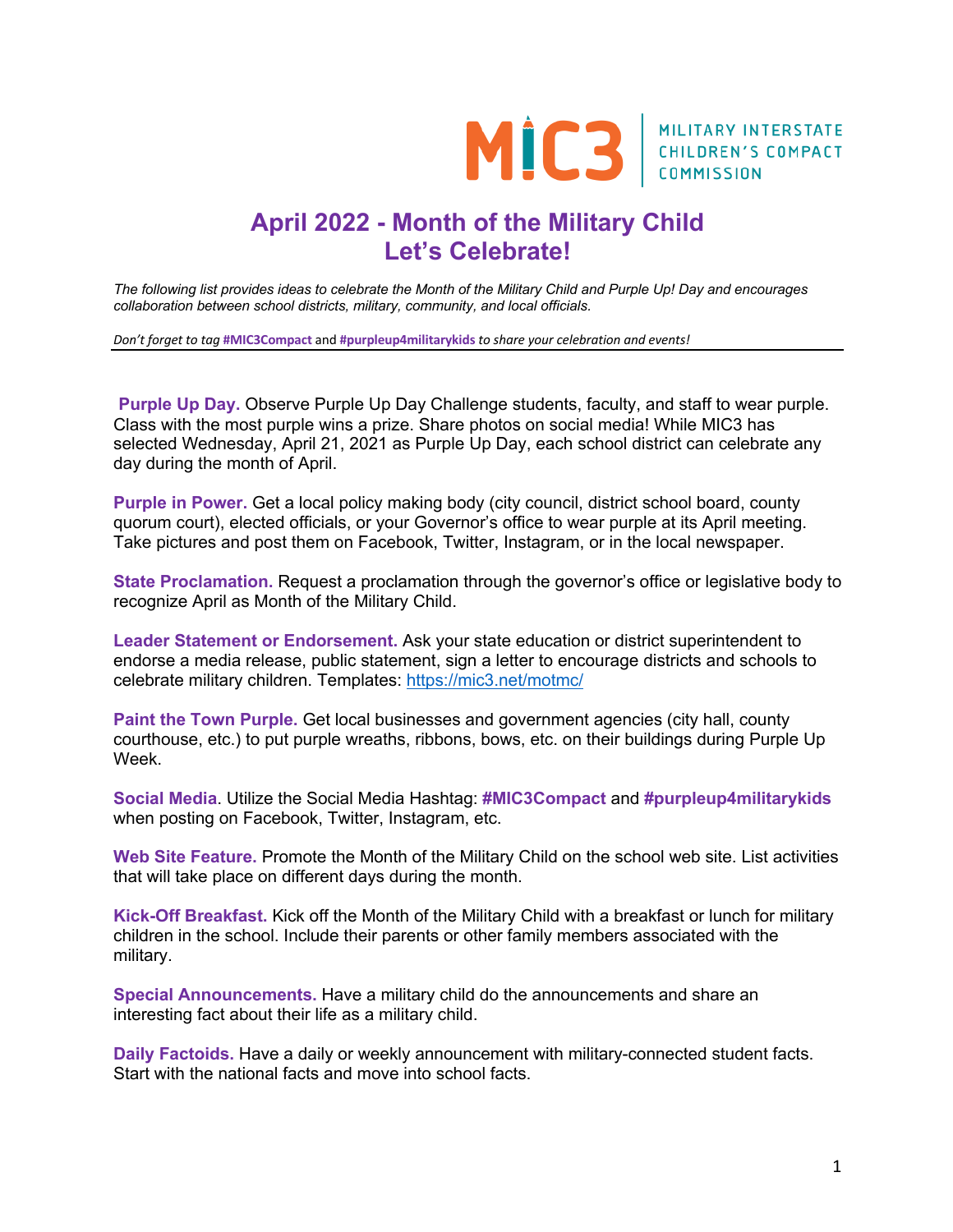**Light it Up!** Get a local landmark (e.g., the Union Plaza Building and Junction Bridge in Little Rock), district office or school building lit up purple.

**Dress Up Theme Day.** Have a dress-up theme for each week in April. Ideas include favorite service logo day, patriotic day, etc.

**Military Memorabilia.** Decorate display cases and bulletin boards throughout April with military focused memorabilia, or items brought by military children reflecting their experiences (where they have lived or traveled, family members' service memorabilia, parts of a uniform, patches, coins, etc.)

**Where in the World?** Create a world map and pinpoint where students and staff have lived because of their military lifestyle.

**Adopt a Service Member.** Adopt a deployed service member or unit. Send cards, letters, and care packages to deployed troops.

**Adopt a Family.** Adopt a family whose military member is deployed. Find out what the family needs help with - yard work, in-home technology, childcare, tutoring, homework help, etc. – and have a class or club step in to help out.

**Guest Speaker.** Ask a military member (a parent or sibling of someone in the class) to be a guest speaker and share their perspective on life in the military as well as their profession.

**Wall of Heroes.** Create a Hero Wall to honor members. They could be family members of students or historical figures.

**Time Zone Wall.** In a main hallway set up a series of clocks showing the time in different countries where military children's family members are deployed.

**Show-n-Tell.** Have students bring in something military related, such as memorabilia from an installation or service branch, favorite airplane, or a book.

**Poster Contest.** Decorate the school. Have a group of kids design posters thanking military children and their parents for their service. Have military children make posters reflecting their experiences. Have a contest for students to choose their favorite poster.

**Chalk Art.** Ask families and students to decorate the sidewalk at school, at home, or at a park and share through social media.

**Share Stories.** Invite a deployed service family member in the classroom or at an assembly. Or through a virtual meeting, podcast, webinar.

**Salute to Military Children at Sporting Events.** The announcer could make a special announcement before, during or after sporting events recognizing all military children – could raise the flag, sing the National Anthem or recite the Pledge of Allegiance.

**Military Family Liaison.** Name a faculty member as the school's "go-to" person to help military families. Post the liaison's information on the school web site. Ask for training for the liaison from the Arkansas Council for Military Children. http://www.arkansased.gov/divisions/legal/military-families 3